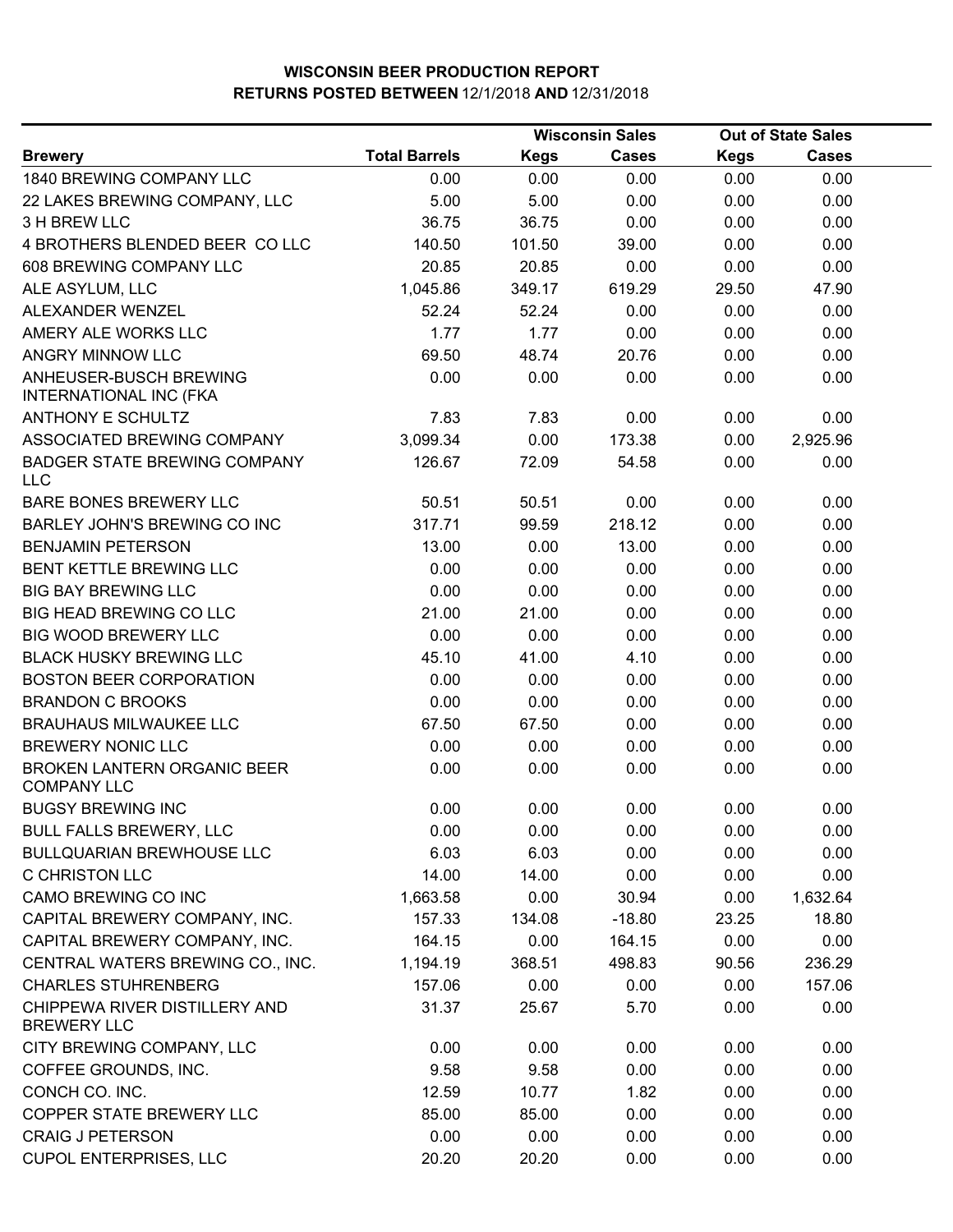|                                                            |                      |             | <b>Wisconsin Sales</b> |             | <b>Out of State Sales</b> |  |
|------------------------------------------------------------|----------------------|-------------|------------------------|-------------|---------------------------|--|
| <b>Brewery</b>                                             | <b>Total Barrels</b> | <b>Kegs</b> | <b>Cases</b>           | <b>Kegs</b> | <b>Cases</b>              |  |
| <b>CUPOL ENTERPRISES, LLC</b>                              | 0.00                 | 0.00        | 0.00                   | 0.00        | 0.00                      |  |
| DANIEL D SCHEY                                             | 24.00                | 24.00       | 0.00                   | 0.00        | 0.00                      |  |
| DANIEL M STOLT                                             | 16.39                | 10.16       | 6.23                   | 0.00        | 0.00                      |  |
| DAS VENTURES INC.                                          | 60.65                | 60.65       | 0.00                   | 0.00        | 0.00                      |  |
| DAVID A ANDERSON                                           | 2.00                 | 2.00        | 0.00                   | 0.00        | 0.00                      |  |
| <b>DAVID A KNUTH</b>                                       | 23.00                | 23.00       | 0.00                   | 0.00        | 0.00                      |  |
| DEAD BIRD BREWING COMPANY                                  | 0.00                 | 0.00        | 0.00                   | 0.00        | 0.00                      |  |
| DEAD BIRD BREWING COMPANY                                  | 0.00                 | 0.00        | 0.00                   | 0.00        | 0.00                      |  |
| DELAFIELD BREWHAUS LLC                                     | 44.30                | 44.30       | 0.00                   | 0.00        | 0.00                      |  |
| <b>DENNIS E ERB</b>                                        | 3.00                 | 3.00        | 0.00                   | 0.00        | 0.00                      |  |
| DIAGEO AMERICAS SUPPLY INC                                 | 10,633.66            | 0.00        | 0.00                   | 0.00        | 10,633.66                 |  |
| DJ FEDDERLY MANAGEMENT<br><b>CONSULTANT LLC</b>            | 0.00                 | 0.00        | 0.00                   | 0.00        | 0.00                      |  |
| DOOR COUNTY BREWING CO LLC                                 | 103.00               | 103.00      | 0.00                   | 0.00        | 0.00                      |  |
| DRIFTLESS BREWING COMPANY LLC                              | 0.00                 | 0.00        | 0.00                   | 0.00        | 0.00                      |  |
| DUBS BREW, LLC                                             | 9.75                 | 9.75        | 0.00                   | 0.00        | 0.00                      |  |
| <b>DUBUQUE BREWING &amp; MALTING</b><br><b>COMPANY LLC</b> | 0.00                 | 0.00        | 0.00                   | 0.00        | 0.00                      |  |
| EAGLE TRACE BREWING COMPANY<br><b>LLC</b>                  | 88.42                | 55.64       | 32.78                  | 0.00        | 0.00                      |  |
| EAGLE TRACE BREWING COMPANY<br>LLC                         | 0.00                 | 0.00        | 0.00                   | 0.00        | 0.00                      |  |
| <b>EAST TROY BREWERY CO</b>                                | 0.00                 | 0.00        | 0.00                   | 0.00        | 0.00                      |  |
| <b>EGR LLC</b>                                             | 0.00                 | 0.00        | 0.00                   | 0.00        | 0.00                      |  |
| ENLIGHTENED BREWING COMPANY<br>LLC.                        | 15.67                | 15.67       | 0.00                   | 0.00        | 0.00                      |  |
| <b>ESSER DISTRIBUTING CO INC</b>                           | 0.00                 | 0.00        | 0.00                   | 0.00        | 0.00                      |  |
| <b>EVANS BREWING COMPANY INC</b>                           | 0.00                 | 0.00        | 0.00                   | 0.00        | 0.00                      |  |
| <b>FERMENTORIUM BEVERAGE</b><br><b>COMPANY LLC</b>         | 178.36               | 81.34       | 97.02                  | 0.00        | 0.00                      |  |
| FFATS BREWING COMPANY, LLC                                 | 6.00                 | 6.00        | 0.00                   | 0.00        | 0.00                      |  |
| FIFTH WARD BREWING COMPANY LLC                             | 56.59                | 56.59       | 0.00                   | 0.00        | 0.00                      |  |
| FIVE STAR BREWING CO INC.                                  | 742.22               | 0.00        | 19.81                  | 0.00        | 722.41                    |  |
| FLIX ENTERTAINMENT LLC                                     | 32.20                | 32.20       | 0.00                   | 0.00        | 0.00                      |  |
| FOX RIVER BREWING COMPANY II, LLC                          | 92.26                | 92.26       | 0.00                   | 0.00        | 0.00                      |  |
| FOX RIVER BREWING COMPANY, LLC                             | 51.13                | 51.13       | 0.00                   | 0.00        | 0.00                      |  |
| <b>FRESAR INC</b>                                          | 0.00                 | 0.00        | 0.00                   | 0.00        | 0.00                      |  |
| <b>FULTON LLC</b>                                          | 24.23                | 5.75        | 18.48                  | 0.00        | 0.00                      |  |
| <b>GATHERING PLACE BREWING</b><br><b>COMPANY LLC</b>       | 16.17                | 16.17       | 0.00                   | 0.00        | 0.00                      |  |
| GD3, LLC                                                   | 205.00               | 205.00      | 0.00                   | 0.00        | 0.00                      |  |
| GD4, LLC                                                   | 67.00                | 67.00       | 0.00                   | 0.00        | 0.00                      |  |
| <b>GEORGE BREGAR</b>                                       | 39.95                | 39.95       | 0.00                   | 0.00        | 0.00                      |  |
| <b>GIANT JONES BREWING LLC</b>                             | 31.67                | 31.67       | 0.00                   | 0.00        | 0.00                      |  |
| GJS SALES, INC.                                            | 0.00                 | 0.00        | 0.00                   | 0.00        | 0.00                      |  |
| <b>GOOD CITY BREWING LLC</b>                               | 257.03               | 142.17      | 114.86                 | 0.00        | 0.00                      |  |
| <b>GRANT PAULY</b>                                         | 1,196.23             | 423.09      | 490.75                 | 45.56       | 236.83                    |  |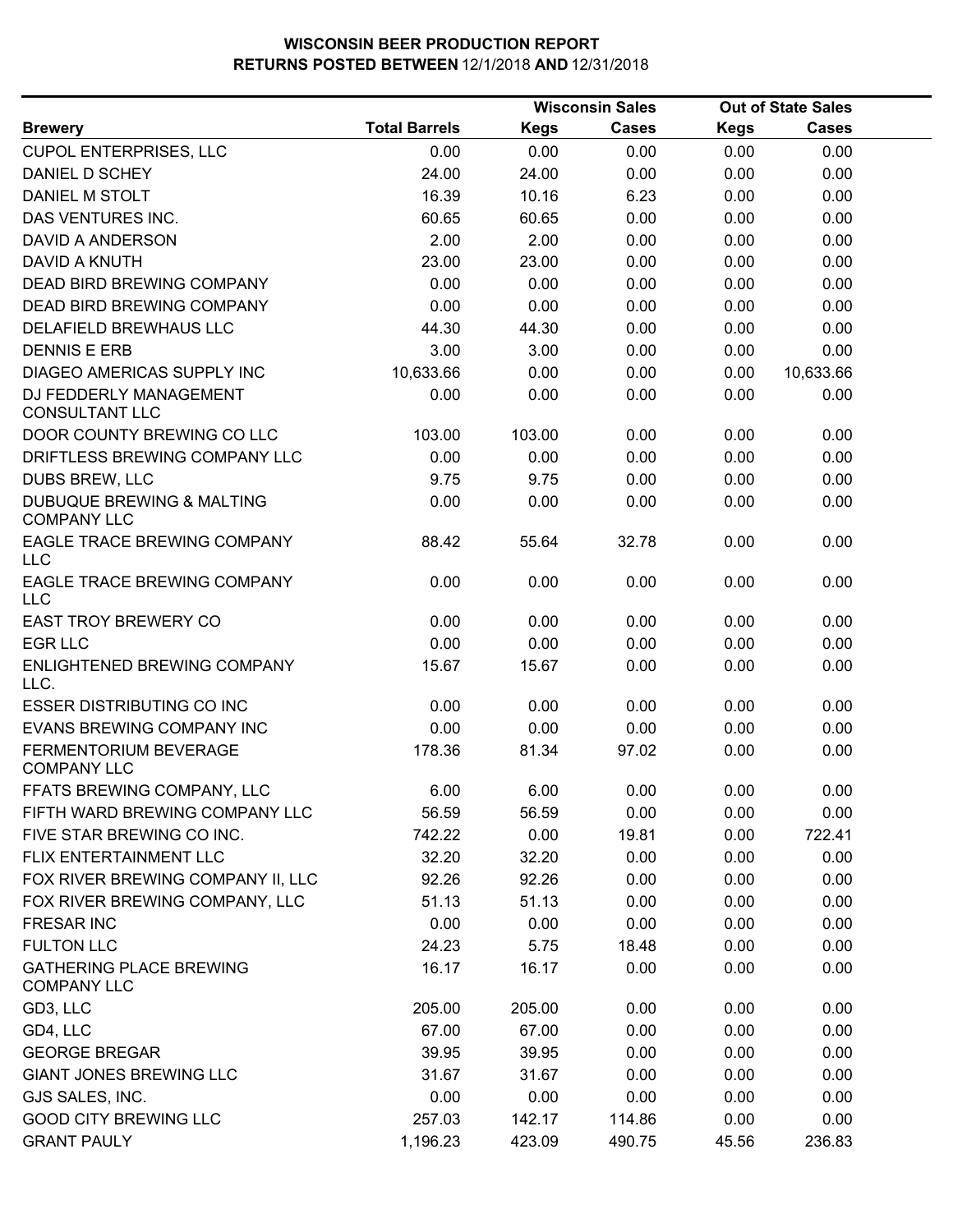|                                             |                      |             | <b>Wisconsin Sales</b> |       | <b>Out of State Sales</b> |  |
|---------------------------------------------|----------------------|-------------|------------------------|-------|---------------------------|--|
| <b>Brewery</b>                              | <b>Total Barrels</b> | <b>Kegs</b> | Cases                  | Kegs  | <b>Cases</b>              |  |
| <b>GRAY BREWING CO.</b>                     | 84.16                | 44.16       | 20.85                  | 7.17  | 11.98                     |  |
| <b>GREEN BAY BREWING COMPANY</b>            | 432.30               | 194.20      | 238.10                 | 0.00  | 0.00                      |  |
| GULL DAM BREWING, INC.                      | 0.00                 | 0.00        | 0.00                   | 0.00  | 0.00                      |  |
| <b>GUY R LILJA</b>                          | 0.00                 | 0.00        | 0.00                   | 0.00  | 0.00                      |  |
| HACIENDA BREWING CO., LLC                   | 62.00                | 62.00       | 0.00                   | 0.00  | 0.00                      |  |
| HANSON BREWING COMPANY LLC                  | 0.00                 | 0.00        | 0.00                   | 0.00  | 0.00                      |  |
| HIGHHOLDER BREWING COMPANY,<br><b>LLC</b>   | 2.50                 | 2.50        | 0.00                   | 0.00  | 0.00                      |  |
| HILLSBORO BREWING COMPANY LLC               | 64.50                | 49.33       | 15.17                  | 0.00  | 0.00                      |  |
| HOOPS OF DANE COUNTY, INC.                  | 0.00                 | 0.00        | 0.00                   | 0.00  | 0.00                      |  |
| HOOPS OF DANE COUNTY, INC.                  | 0.00                 | 0.00        | 0.00                   | 0.00  | 0.00                      |  |
| HOOPS OF DANE COUNTY, INC.                  | 0.00                 | 0.00        | 0.00                   | 0.00  | 0.00                      |  |
| HOP & BARREL BREWING COMPANY,<br><b>LLC</b> | 65.47                | 26.64       | 38.83                  | 0.00  | 0.00                      |  |
| HOP HAUS BREWING COMPANY LLC                | 17.00                | 17.00       | 0.00                   | 0.00  | 0.00                      |  |
| HOP HAUS BREWING COMPANY LLC                | 0.00                 | 0.00        | 0.00                   | 0.00  | 0.00                      |  |
| HORNELL BREWING CO INC                      | 5,902.69             | 0.00        | $-0.05$                | 0.00  | 5,902.74                  |  |
| <b>INVENTORS BREWPUB LLC</b>                | 8.24                 | 0.00        | 8.24                   | 0.00  | 0.00                      |  |
| <b>ISAAC SHOWAKI</b>                        | 1,326.60             | 302.46      | 1,024.14               | 0.00  | 0.00                      |  |
| <b>JEAN M LANE</b>                          | 27.58                | 27.58       | 0.00                   | 0.00  | 0.00                      |  |
| <b>JEREMY BEACH</b>                         | 0.00                 | 0.00        | 0.00                   | 0.00  | 0.00                      |  |
| <b>JONATHAN CHRISTIANSEN</b>                | 5.50                 | 4.50        | 1.00                   | 0.00  | 0.00                      |  |
| KARBEN4 BREWING LLC                         | 675.20               | 289.80      | 385.40                 | 0.00  | 0.00                      |  |
| KATCHEVER & CO LLC                          | 272.30               | 108.42      | 163.88                 | 0.00  | 0.00                      |  |
| KELLERMEISTER BEVERAGES, LLC                | 26.62                | 26.62       | 0.00                   | 0.00  | 0.00                      |  |
| KOWALSKE BREWING LLC                        | 5.50                 | 5.50        | 0.00                   | 0.00  | 0.00                      |  |
| KRIER FOODS, INC.                           | 0.00                 | 0.00        | 0.00                   | 0.00  | 0.00                      |  |
| <b>KUL BREWING LLC</b>                      | 421.57               | 1.00        | 420.57                 | 0.00  | 0.00                      |  |
| LA CROSSE DISTILLING COMPANY,<br>LLC        | 0.00                 | 0.00        | 0.00                   | 0.00  | 0.00                      |  |
| <b>LACROSSE BREWING LLC</b>                 | 1,221.50             | 6.00        | 309.25                 | 0.00  | 906.25                    |  |
| LAKEFRONT BREWERY, INC.                     | 0.00                 | 0.00        | 0.00                   | 0.00  | 0.00                      |  |
| LAKEFRONT BREWERY, INC.                     | 3,905.98             | 1,425.88    | 1,964.31               | 46.49 | 469.30                    |  |
| LAKEWALK BREWERY AND CAFE<br><b>COMPANY</b> | 26.00                | 26.00       | 0.00                   | 0.00  | 0.00                      |  |
| LAZY MONK BREWING LLC                       | 57.40                | 29.80       | 27.60                  | 0.00  | 0.00                      |  |
| <b>LEE BURGESS</b>                          | 0.00                 | 0.00        | 0.00                   | 0.00  | 0.00                      |  |
| LEFFEL ROOTS, LLC                           | 0.00                 | 0.00        | 0.00                   | 0.00  | 0.00                      |  |
| <b>LEVI FUNK</b>                            | 19.84                | 1.13        | 18.71                  | 0.00  | 0.00                      |  |
| LHM BREW PUB, LLC                           | 15.00                | 15.00       | 0.00                   | 0.00  | 0.00                      |  |
| <b>LOST ISLAND WINE LLC</b>                 | 4.68                 | 4.68        | 0.00                   | 0.00  | 0.00                      |  |
| LUCETTE BREWING COMPANY LLC                 | 0.00                 | 0.00        | 0.00                   | 0.00  | 0.00                      |  |
| LUCKYS 1313 BREW PUB INVESTOR<br><b>LLC</b> | 17.00                | 17.00       | 0.00                   | 0.00  | 0.00                      |  |
| LUCKYS 1313 BREW PUB INVESTOR<br><b>LLC</b> | 0.00                 | 0.00        | 0.00                   | 0.00  | 0.00                      |  |
| LUCKYS 1313 BREW PUB INVESTOR               | 0.00                 | 0.00        | 0.00                   | 0.00  | 0.00                      |  |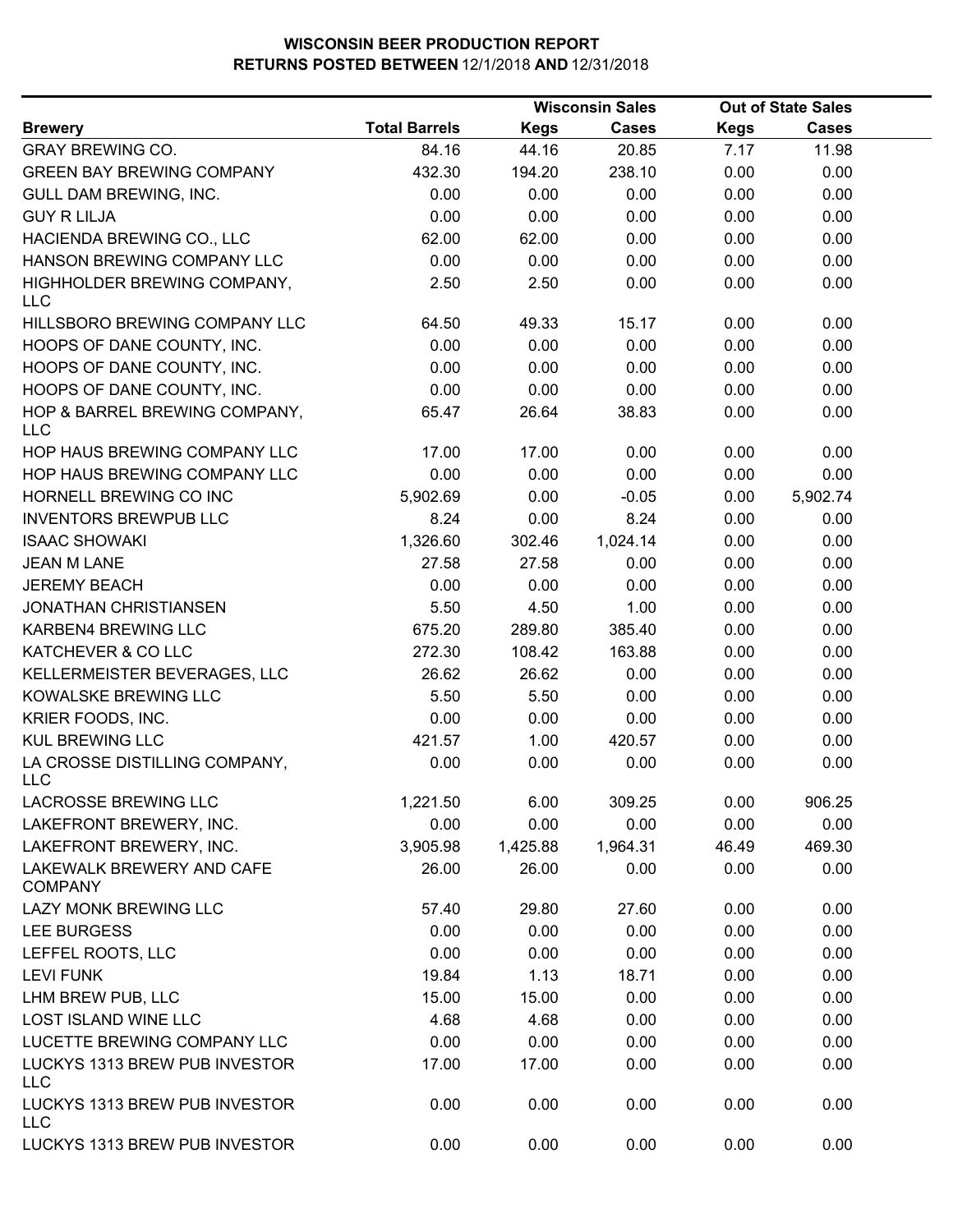|                                                 | <b>Wisconsin Sales</b> |             |              | <b>Out of State Sales</b> |              |  |
|-------------------------------------------------|------------------------|-------------|--------------|---------------------------|--------------|--|
| <b>Brewery</b>                                  | <b>Total Barrels</b>   | <b>Kegs</b> | <b>Cases</b> | <b>Kegs</b>               | <b>Cases</b> |  |
| <b>LLC</b>                                      |                        |             |              |                           |              |  |
| MAG ENTERTAINMENT LLC                           | 0.00                   | 0.00        | 0.00         | 0.00                      | 0.00         |  |
| MARK ANTHONY BREWING INC                        | 84,709.19              | 0.00        | 29,554.08    | 0.00                      | 55,155.11    |  |
| <b>MARK L BALLERING</b>                         | 0.00                   | 0.00        | 0.00         | 0.00                      | 0.00         |  |
| <b>MATTHEW J GEARY</b>                          | 27.08                  | 16.65       | 10.43        | 0.00                      | 0.00         |  |
| <b>MATTHEW R SCHMIDT</b>                        | 49.00                  | 49.00       | 0.00         | 0.00                      | 0.00         |  |
| MCFLESHMAN'S BREWING CO., LLC.                  | 6.00                   | 6.00        | 0.00         | 0.00                      | 0.00         |  |
| <b>MCZ'S BREWING, LLC</b>                       | 3.80                   | 3.80        | 0.00         | 0.00                      | 0.00         |  |
| MELMS BREWING COMPANY INC                       | 8.50                   | 8.50        | 0.00         | 0.00                      | 0.00         |  |
| MICHAEL W ZUPKE                                 | 3.00                   | 3.00        | 0.00         | 0.00                      | 0.00         |  |
| MILLERCOORS USA LLC                             | 0.00                   | 0.00        | 0.00         | 0.00                      | 0.00         |  |
| MILWAUKEE BREWING COMPANY                       | 875.32                 | 259.05      | 566.00       | 10.50                     | 39.77        |  |
| MILWAUKEE BREWING COMPANY                       | 9.40                   | 9.40        | 0.00         | 0.00                      | 0.00         |  |
| <b>MISSION BREWERY INC</b>                      | 0.00                   | 0.00        | 0.00         | 0.00                      | 0.00         |  |
| MOBCRAFT BEER INC                               | 97.78                  | 29.25       | 24.94        | 18.67                     | 24.92        |  |
| MODICUM BREWING LLC                             | 17.26                  | 15.00       | 2.26         | 0.00                      | 0.00         |  |
| MOOSEJAW PIZZA & BREWING CO LLC                 | 30.50                  | 9.16        | 21.34        | 0.00                      | 0.00         |  |
| MOUNTAIN CREST SRL LLC                          | 5,378.80               | 19.75       | 691.85       | 0.00                      | 4,667.20     |  |
| NATHAN R WARNKE                                 | 38.67                  | 38.67       | 0.00         | 0.00                      | 0.00         |  |
| <b>NEW BARONS BREWING</b><br><b>COOPERATIVE</b> | 2.00                   | 2.00        | 0.00         | 0.00                      | 0.00         |  |
| NEW GLARUS BREWING COMPANY                      | 13,304.75              | 5,712.00    | 7,592.75     | 0.00                      | 0.00         |  |
| NEW GLARUS BREWING COMPANY                      | 716.46                 | 48.75       | 667.71       | 0.00                      | 0.00         |  |
| NEW MERIDIAN BEER, LLC                          | 26.40                  | 26.40       | 0.00         | 0.00                      | 0.00         |  |
| NEXT DOOR BREWING LLC                           | 34.20                  | 21.50       | 12.70        | 0.00                      | 0.00         |  |
| NEXT DOOR BREWING LLC                           | 23.73                  | 18.25       | 5.48         | 0.00                      | 0.00         |  |
| NICHOLAS CALAWAY                                | 61.72                  | 61.72       | 0.00         | 0.00                      | 0.00         |  |
| NOBLE ROOTS BREWING COMPANY,<br>LLC             | 20.49                  | 20.49       | 0.00         | 0.00                      | 0.00         |  |
| NORTHWOODS BREWING CORP LLC                     | 108.00                 | 108.00      | 0.00         | 0.00                      | 0.00         |  |
| OLD ABE BREWING LLC                             | 0.00                   | 0.00        | 0.00         | 0.00                      | 0.00         |  |
| <b>OLIPHANT BREWING LLC</b>                     | 23.17                  | 5.53        | 0.00         | 17.64                     | 0.00         |  |
| O'SO BREWING COMPANY                            | 484.79                 | 83.50       | 116.47       | 0.00                      | 284.82       |  |
| PABST BREWING COMPANY LLC                       | 0.00                   | 0.00        | 0.00         | 0.00                      | 0.00         |  |
| PABST BREWING COMPANY LLC                       | 0.00                   | 0.00        | 0.00         | 0.00                      | 0.00         |  |
| PABST BREWING COMPANY LLC                       | 0.00                   | 0.00        | 0.00         | 0.00                      | 0.00         |  |
| PANDORA BREWING INC                             | 0.00                   | 0.00        | 0.00         | 0.00                      | 0.00         |  |
| PARCHED EAGLE BREWPUB LLC                       | 5.32                   | 5.32        | 0.00         | 0.00                      | 0.00         |  |
| PETER H GENTRY                                  | 6.50                   | 6.50        | 0.00         | 0.00                      | 0.00         |  |
| PETER H GENTRY                                  | 397.55                 | 148.20      | 249.35       | 0.00                      | 0.00         |  |
| PETER PETERSON                                  | 10.00                  | 10.00       | 0.00         | 0.00                      | 0.00         |  |
| PETSKULL BREWING COMPANY LLC                    | 14.00                  | 14.00       | 0.00         | 0.00                      | 0.00         |  |
| PHUSION PROJECTS LLC                            | 47,763.61              | 0.00        | 929.54       | 0.00                      | 46,834.07    |  |
| PITCHFORK BREWING LLC                           | 21.10                  | 21.10       | 0.00         | 0.00                      | 0.00         |  |
| PLYMOUTH BREWING COMPANY LLC                    | 19.14                  | 19.14       | 0.00         | 0.00                      | 0.00         |  |
| POTOSI BREWING COMPANY                          | 0.00                   | 0.00        | 0.00         | 0.00                      | 0.00         |  |
| POTOSI BREWING COMPANY                          | 0.00                   | 0.00        | 0.00         | 0.00                      | 0.00         |  |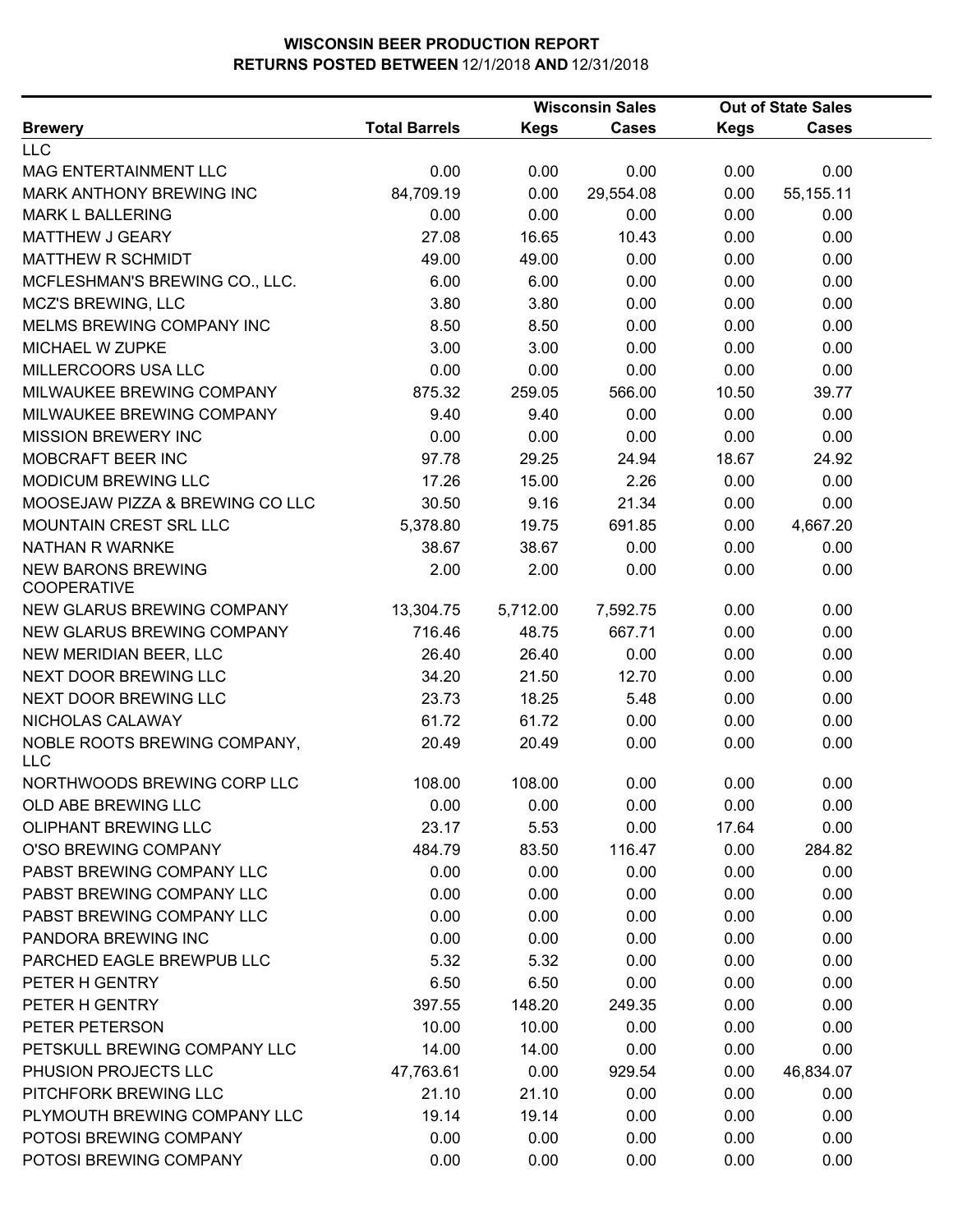|                                                 |                      |             | <b>Wisconsin Sales</b> |             | <b>Out of State Sales</b> |  |
|-------------------------------------------------|----------------------|-------------|------------------------|-------------|---------------------------|--|
| <b>Brewery</b>                                  | <b>Total Barrels</b> | <b>Kegs</b> | <b>Cases</b>           | <b>Kegs</b> | Cases                     |  |
| R' NOGGIN BREWING LLC                           | 14.50                | 14.50       | 0.00                   | 0.00        | 0.00                      |  |
| RACINE BREWING COMPANY                          | 25.75                | 25.75       | 0.00                   | 0.00        | 0.00                      |  |
| RAIL HOUSE PROPERTIES LLC                       | 18.00                | 18.00       | 0.00                   | 0.00        | 0.00                      |  |
| RAISED GRAIN BREWING COMPANY<br><b>LLC</b>      | 0.00                 | 0.00        | 0.00                   | 0.00        | 0.00                      |  |
| RAISED GRAIN BREWING COMPANY<br><b>LLC</b>      | 207.56               | 85.33       | 122.23                 | 0.00        | 0.00                      |  |
| RANDOLPH OSKEY                                  | 15.10                | 15.10       | 0.00                   | 0.00        | 0.00                      |  |
| RANDYS FUNHUNTERS BREWERY INC                   | 0.00                 | 0.00        | 0.00                   | 0.00        | 0.00                      |  |
| REBELLION BREWING HOLDING<br><b>COMPANY INC</b> | 5.00                 | 5.00        | 0.00                   | 0.00        | 0.00                      |  |
| REGAL BRAU BREWING COMPANY LLC                  | 1,681.34             | 0.00        | 22.97                  | 0.00        | 1,658.37                  |  |
| REVOLVER BREWING LLC                            | 0.00                 | 0.00        | 0.00                   | 0.00        | 0.00                      |  |
| RHINELANDER BREWING CO LLC                      | 46.32                | 12.89       | 33.43                  | 0.00        | 0.00                      |  |
| RHINELANDER BREWING CO LLC                      | 5,382.90             | 12.75       | 184.74                 | 37.00       | 5,148.41                  |  |
| RICHARD JOSEPH                                  | 0.00                 | 0.00        | 0.00                   | 0.00        | 0.00                      |  |
| <b>RICHARD R TUESCHER</b>                       | 2.00                 | 2.00        | 0.00                   | 0.00        | 0.00                      |  |
| <b>RIGHT BAUER LLC</b>                          | 7.15                 | 7.15        | 0.00                   | 0.00        | 0.00                      |  |
| <b>ROBERT A LARSON</b>                          | 229.40               | 82.66       | 116.70                 | 10.00       | 20.04                     |  |
| ROCK COUNTY BREWING COMPANY<br><b>LLC</b>       | 19.14                | 0.00        | 19.14                  | 0.00        | 0.00                      |  |
| <b>ROGER MILLER</b>                             | 13.22                | 13.22       | 0.00                   | 0.00        | 0.00                      |  |
| ROUND MAN BREWING CO., LLC                      | 0.00                 | 0.00        | 0.00                   | 0.00        | 0.00                      |  |
| <b>RUSH RIVER BREWING LLC</b>                   | 196.91               | 49.31       | 60.21                  | 43.34       | 44.05                     |  |
| <b>RUSTIC VENTURES LLC</b>                      | 10.73                | 10.73       | 0.00                   | 0.00        | 0.00                      |  |
| <b>RUSTIC VENTURES LLC</b>                      | 0.00                 | 0.00        | 0.00                   | 0.00        | 0.00                      |  |
| SAND CREEK BREWING CO LLC                       | 0.00                 | 0.00        | 0.00                   | 0.00        | 0.00                      |  |
| SAWMILL BREWING CO INC                          | 44.75                | 44.75       | 0.00                   | 0.00        | 0.00                      |  |
| SLEEMAN BREWING COMPANY USA<br><b>INC</b>       | 3,188.26             | 0.00        | 79.65                  | 0.00        | 3,108.61                  |  |
| <b>SLOCUM LLC</b>                               | 45.10                | 45.10       | 0.00                   | 0.00        | 0.00                      |  |
| SOUTH SHORE BREWERY, INC.                       | 40.75                | 40.75       | 0.00                   | 0.00        | 0.00                      |  |
| SOUTH SHORE BREWERY, INC.                       | 83.64                | 21.25       | 40.66                  | 16.50       | 5.23                      |  |
| <b>SPB LLC</b>                                  | 2,535.89             | 518.75      | 1,051.63               | 39.00       | 926.51                    |  |
| SPRECHER BREWING COMPANY, INC.                  | 391.93               | 238.48      | 66.15                  | 1.00        | 86.30                     |  |
| STARBOARD BREWING COMPANY LLC                   | 10.00                | 10.00       | 0.00                   | 0.00        | 0.00                      |  |
| STEPHEN B ZINK                                  | 4.00                 | 4.00        | 0.00                   | 0.00        | 0.00                      |  |
| STILLMANK BREWING COMPANY                       | 75.27                | 43.59       | 31.68                  | 0.00        | 0.00                      |  |
| STONE ARCH BREWPUB INC.                         | 153.25               | 153.25      | 0.00                   | 0.00        | 0.00                      |  |
| SUNSHINE BREWING COMPANY LLC                    | 0.00                 | 0.00        | 0.00                   | 0.00        | 0.00                      |  |
| SUNSHINE BREWING COMPANY LLC                    | 0.00                 | 0.00        | 0.00                   | 0.00        | 0.00                      |  |
| SWINGING BRIDGE BREWING<br><b>COMPANY</b>       | 12.75                | 11.75       | 1.00                   | 0.00        | 0.00                      |  |
| SWITCHGEAR BREWING COMPANY<br><b>LLC</b>        | 11.50                | 11.50       | 0.00                   | 0.00        | 0.00                      |  |
| <b>TERRAPIN BEER COMPANY LLC</b>                | 0.00                 | 0.00        | 0.00                   | 0.00        | 0.00                      |  |
| THE BRONX BREWERY, LLC                          | 0.00                 | 0.00        | 0.00                   | 0.00        | 0.00                      |  |